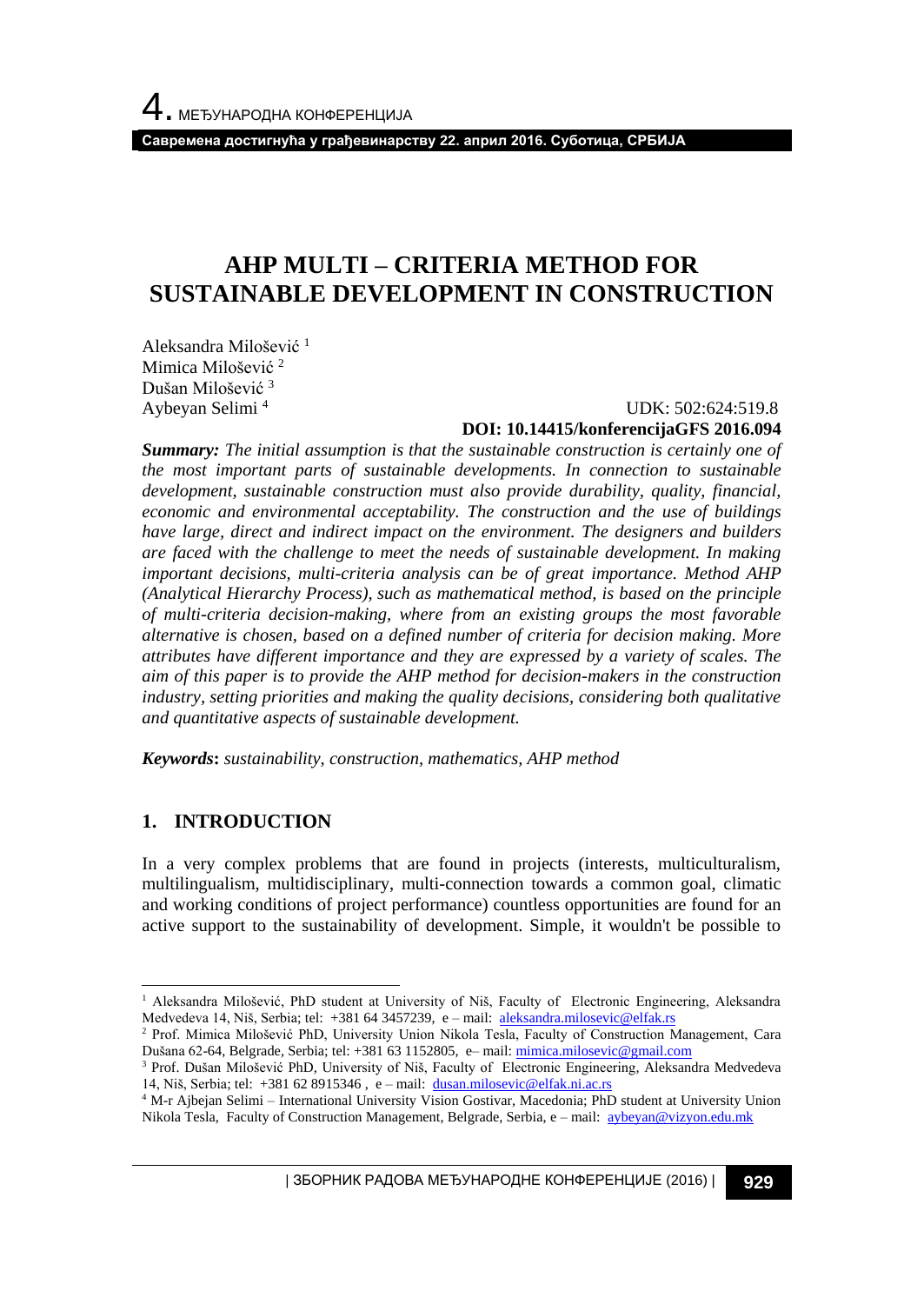# $4<sup>th</sup>$ INTERNATIONAL CONFERENCE

### **Contemporary achievements in civil engineering 22. April 2016. Subotica, SERBIA**

think about quality and positive realization of any project in construction, if the sustainability of development wasn't seriously considered from the very beginning.

For this purpose, AHP process can be of a very great importance and benefit. Construction of the buildings and their use as part of the living environment, significantly affects on the development sustainability.

The big challenge for the constructors is to realize new or renovated projects while preserving the environment. In addition to providing a certain level of conformal living, as one of the basic needs for modern society, in light of the global trend towards sustainable development, it is necessary to meet those needs in a way that energy resources are preserved for the future generations, completely or at least partially. The construction, as an ancient human activity, stemmed out of the human need to protect themselves from the harsh climatic conditions, by controlling their immediate area. Historical construction development was marked by various trends. Science and technology development have brought new challenges in connection with environmental protection, energy saving and the need for sustainable development in the construction industry.

Attention is drawn to a wide range of global, scientific and political public that the concept of the sustainable development is in the top of the priority interests of international, professional and political public, and therefore in the construction industry. Plans for the society development should take care about saving energy in all areas of human activity, as it became clear that the available resources are limited and they indicate equally cautious approach to the design of objects and systems that are used for their heating. Many different methodologies with a holistic approach in assessing the sustainability of buildings have been developed [5], [6].

The complexity of the project selection has its different aspects, because in that choice different criteria are embedded. Until the election, the decision can be reached only through implementation of complex scientific and analytical procedures. The complexity of the problem environment imposes request to the creators of mathematical models and methods in order to help decision maker in the solution analysis and selection, based on multiple criteria that are simultaneously considered [7]. The decision-maker implicitly retains the freedom to adopt, change or reject the solution obtained on the basis of a mathematical model of optimization. Methods that from the very beginning of the establishment of mathematical models, for a specific real problem, take care of multiple targets, simultaneously, develop in the field of MCDA (Multi-Criteria Decision Analysis) [13], [14], [15]. These factors influence the decision and all outcomes that would eventually have possible solution are considered as criteria whose values should be optimal.

# **2. METHOD OF ANALYTIC HIERARCHY PROCESS (AHP)**

The method of analytical hierarchy process (AHP) was created to assist in solving complex decision problems [1], [2]. Field of application method is multi-criteria decision-making, where based on a defined set of criteria and attribute values, for each alternative the most acceptable solution is selected, and the complete schedule of the importance of alternatives in the model is displayed. A larger number of decision-makers and larger number of criteria are participating in multiple time periods.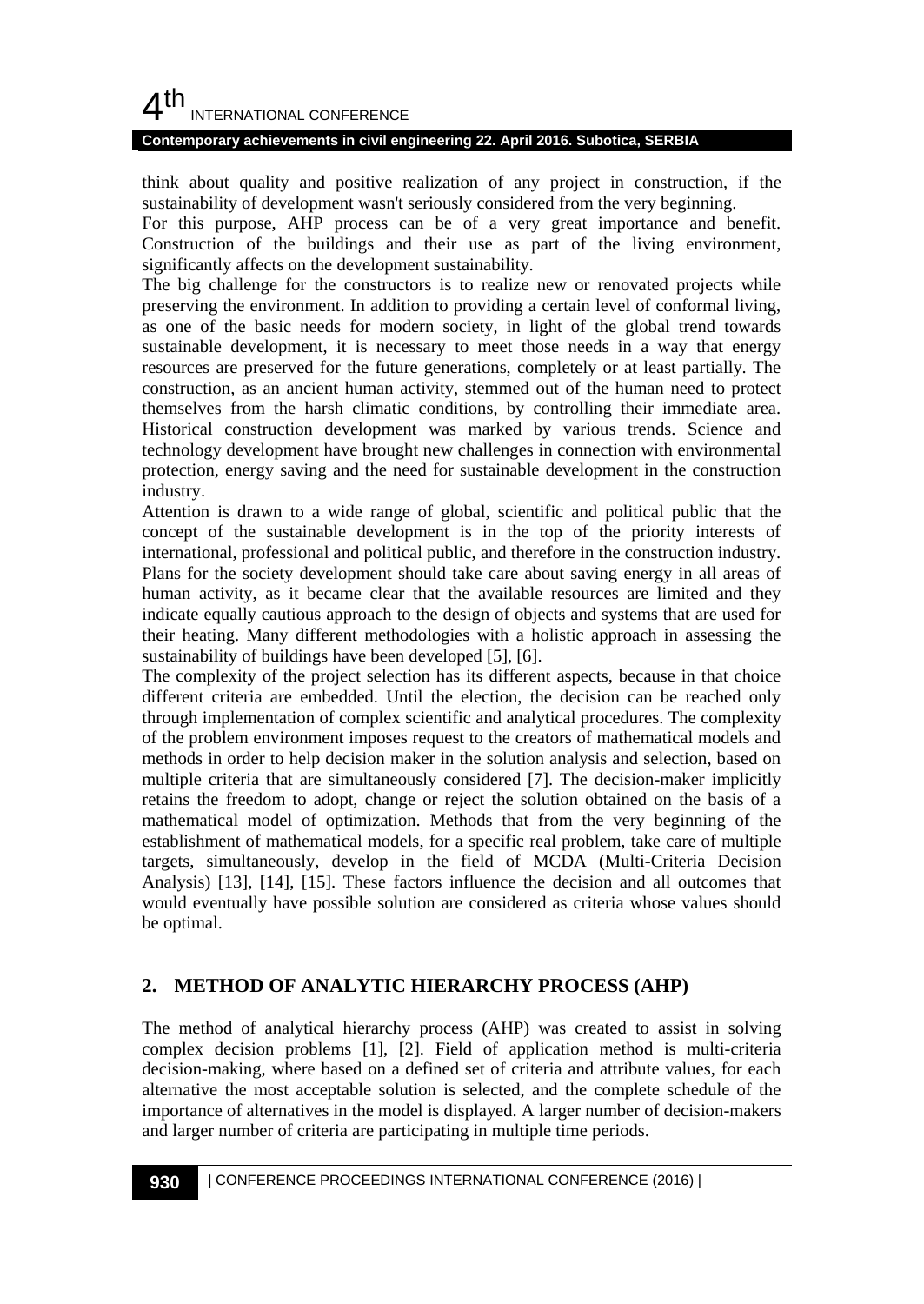# 4. МЕЂУНАРОДНА КОНФЕРЕНЦИЈА **Савремена достигнућа у грађевинарству 22. април 2016. Суботица, СРБИЈА**

The main feature of multi-criteria methods for decision making (MCDM) is to consider more than one attribute in the decision. They represent a tool for the assessment selection in sustainability. Their main quality lies in the fact that compromise between groups with different interests can be found, giving ranked options as the final result. Priorities which are given to a certain criteria depend on the interests and needs of different groups and affect the final assessment.

# **2.1 Methodological Basis of the AHP method**

Analytic Hierarchy Process (the AHP) belongs to a class method of "soft" optimization. Basically it is a specific tool for the formation and analysis of decision-making hierarchy. Firstly, the AHP enables interactive creation of the hierarchy problems as preparation of decision-making scenarios, and then evaluation in pairs of the hierarchy elements (objectives, criteria, sub-criteria and alternatives) in the *top-down* direction. In the end, the synthesis of all evaluations is done, and under strict determined mathematical model the weight coefficients of all the elements of the hierarchy are established. The sum of weight coefficients of elements at each level of the hierarchy is equal to one (1), which allows decision makers to rank all of the elements in horizontal and vertical sense. The AHP allows interactive analysis of the sensitivity of evaluation process on the final ranks of the hierarchy elements. In addition, in evaluating the elements of the hierarchy, until the end of the procedure and synthesis of results, the consistency of decision-makers' reasoning is checked, and the validity of the obtained rankings of alternatives and criteria is determined, as well as their weight values. Methodologically speaking, the AHP is a multi - criteria technique based on the decomposition of complex problem in the hierarchy. The goal is at the top of the hierarchy, while the criteria, sub-criteria and alternatives are at lower levels.

The AHP is intuitive and relatively easy method whose features can be described through three basic components. Analyticity uses the mathematical and logical reasoning. Hierarchy structure the decision problem into levels: the objectives, criteria, sub-criteria, alternatives (variants). Gradualism - the goal is at the top and cannot be compared to other elements. At level 1, the n criteria that are in pairs are compared each with each. They are compared in relation to the direct parent element at a higher level (here the aim is at the zero level). It takes total  $n(n-1)/2$  comparisons. The same procedure applies on going through the hierarchy to the bottom, until the last level where all alternatives comparisons are completed.

Analytical hierarchy process is flexible because it allows us for complex problems with many criteria and alternative to find relatively easy, relations between the influencing factors; recognize the explicit or relative influence and importance in real conditions and to determine the predominance of one factor over another [12]. The method is based on the fact that even the most complex problem can be decomposed into a hierarchy in such a way that in the further analysis includes both qualitative and quantitative aspects of the problem. AHP keeps all parts of the hierarchy in a relationship, so that it is easy to see how changes in one factor affect other factors. The complexity of the problem increases with the number of criteria and alternatives.

To avoid clutter in AHP diagrams, the lines connecting alternatives and their covering criteria are often omitted or reduced in number (Figure 1). Regardless of any such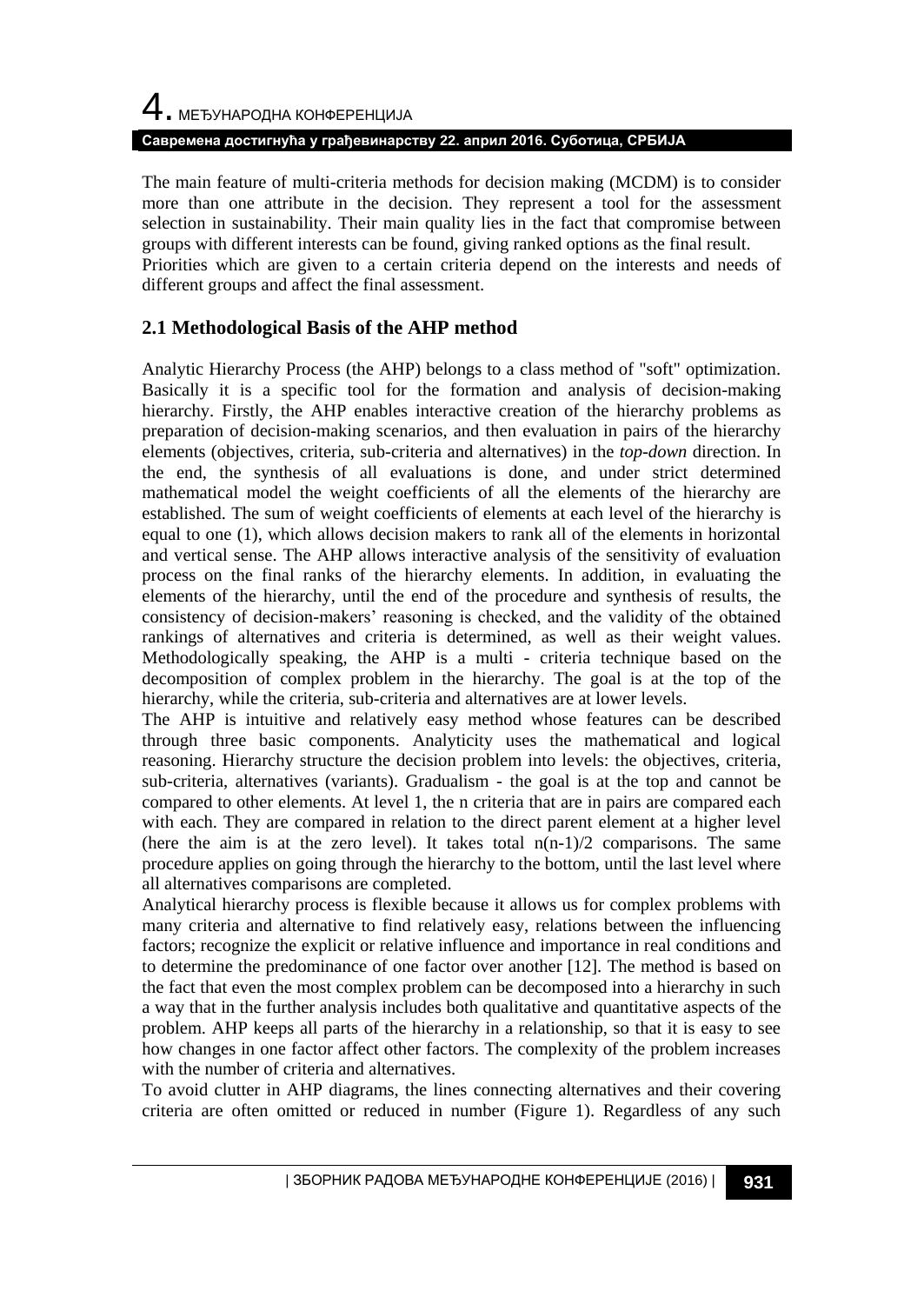# $4<sup>th</sup>$ INTERNATIONAL CONFERENCE

**Contemporary achievements in civil engineering 22. April 2016. Subotica, SERBIA**

simplifications in the diagram, in the actual hierarchy each alternative is connected to every one of its covering criteria.



*Figure 1: A simple AHP hierarchy*

# **2.2 The mathematical concept of the AHP method**

AHP method is based on the following axioms:

Reciprocity axiom: If the element A is n times more significant than the element B, then element B is 1/n times more significant than the element A;

Homogeneity axiom: Comparison only makes sense if the elements are comparable;

Dependency axiom: Allows the comparison among the group of elements of one level in relation to the element of a higher level, i.e. comparisons at lower levels depend on the elements of a higher level;

Axiom of expectations: Any change in the structure of the hierarchy requires recalculating priorities in the new hierarchy.

The problem structure consists of disassembling particular complex decision problems into a series of hierarchy, where each level represents smaller number of the managed attributes.

Phase two of AHP begins with collection of data and their measurement. Decision maker assigns relative marks to couples of attributes of one hierarchical level, and that for all levels of the entire hierarchy. Thereby, the presented evaluation scale is used (Table 1).

The result is a corresponding matrix of pairwise comparisons that are appropriate for each level of the hierarchy.

The third phase of the AHP application is estimation of the relative weights. Matrix of comparisons will be 'translated' per couples into problems of determining their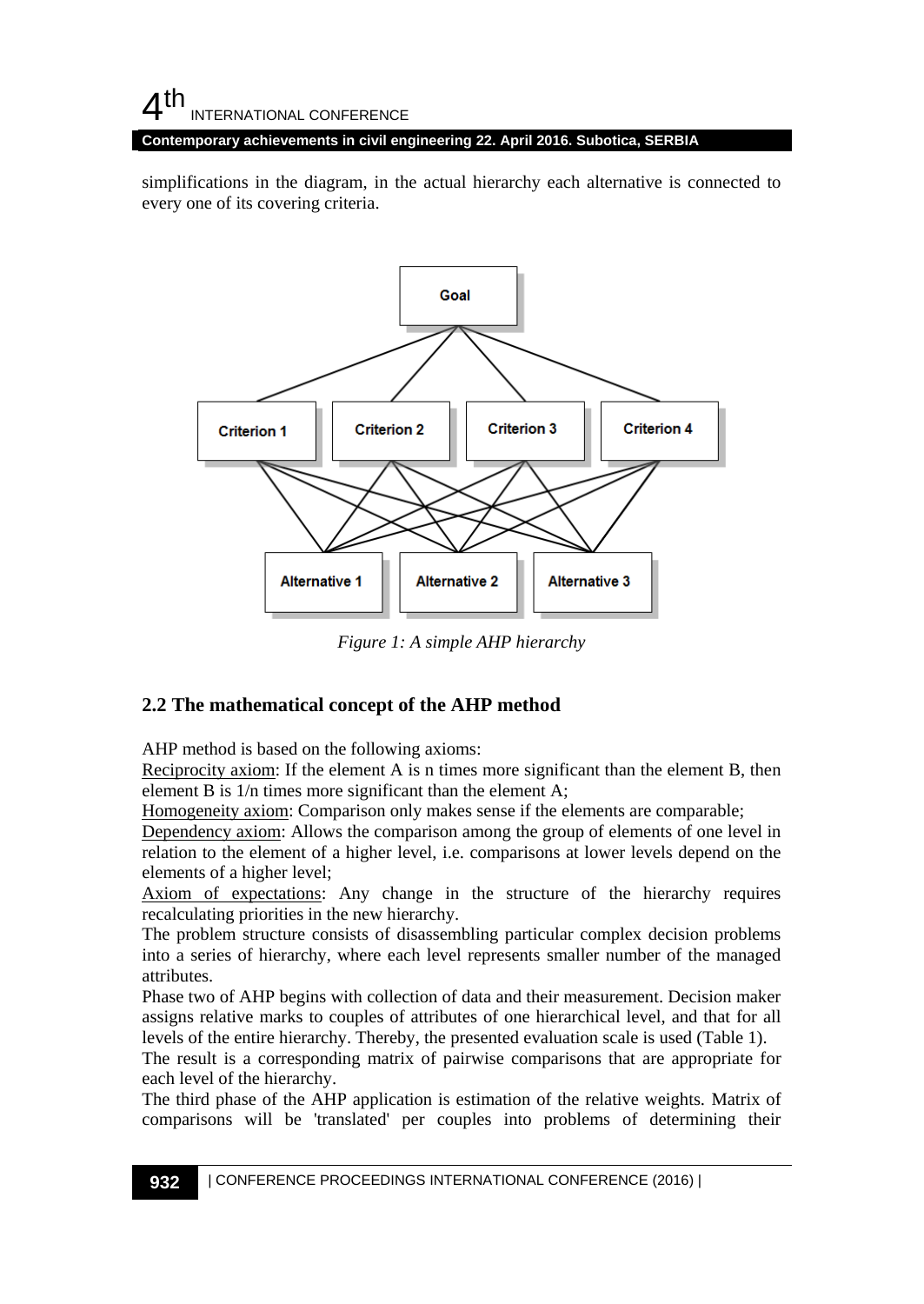eigenvalues in order to obtain normalized and unique eigenvectors, as well as the weight of all the attributes on each level of the hierarchy  $A_1, A_2, ..., A_n$ , with the weight vector

*t*=(*t*<sub>1</sub>,*t*<sub>2</sub>, ...,*t*<sub>*n*</sub>).

The overall synthesis of the problem is carried out in the following way: participation of each alternative is multiplied by the weight of the observed criterion, and then these values are summed up for each alternative separately. The resulting information is the weight of the observed alternative in the model. In the same way, the weight is determined for all other alternatives, after which the final order of alternatives in the model can be determined. Any comparison between two elements (models) of hierarchy is made using Saaty's Scale [4], [10], [11]

$$
S = \left\{ \frac{1}{9}, \frac{1}{8}, \frac{1}{7}, \frac{1}{6}, \frac{1}{5}, \frac{1}{4}, \frac{1}{3}, \frac{1}{2}, 1, 2, 3, 4, 5, 6, 7, 8, 9 \right\}
$$
(1)

The priority, which one alternative has in relation to other, is expressed with descriptive values.

| Intensity of<br>importance     | <b>Definition</b>                                                                                                                                                   | <b>Explanation</b>                                                                                 |  |  |  |  |
|--------------------------------|---------------------------------------------------------------------------------------------------------------------------------------------------------------------|----------------------------------------------------------------------------------------------------|--|--|--|--|
| 1                              | Equal importance                                                                                                                                                    | Two activities contribute<br>equally<br>the<br>to<br>objective                                     |  |  |  |  |
| 3                              | Experience and judgement slightly favor one<br>Moderate importance<br>activity over another                                                                         |                                                                                                    |  |  |  |  |
| 5                              | Experience and judgement strongly favor one<br>Strong importance<br>activity over another                                                                           |                                                                                                    |  |  |  |  |
| 7                              | Very strong<br>$\alpha$<br>demonstrated<br>importance                                                                                                               | An activity is favored very strongly over<br>another, its dominance demonstrated in practice       |  |  |  |  |
| 9                              | Extreme importance                                                                                                                                                  | The evidence favoring one activity over another<br>is of the highest possible order of affirmation |  |  |  |  |
| 2,4,6,8                        | Intermediate values                                                                                                                                                 | Requires compromise or further division                                                            |  |  |  |  |
| <b>Reciprocals</b><br>of above | If factor i has one of<br>the above numbers<br>assigned to it when<br>compared to factor j,<br>$then$ $i$<br>has<br>the<br>reciprocal value when<br>compared with i | A reasonable assumption                                                                            |  |  |  |  |

| Table 1. AHP pairwise comparison scale adopted from Saaty |  |  |  |
|-----------------------------------------------------------|--|--|--|
|                                                           |  |  |  |

# **2.3 Consistency**

AHP method belongs to the group of popular methods, because it has the capability to identify and analyze the consistency of decision-makers in the process of comparing elements of the hierarchy. Since the comparison of alternatives is based on a subjective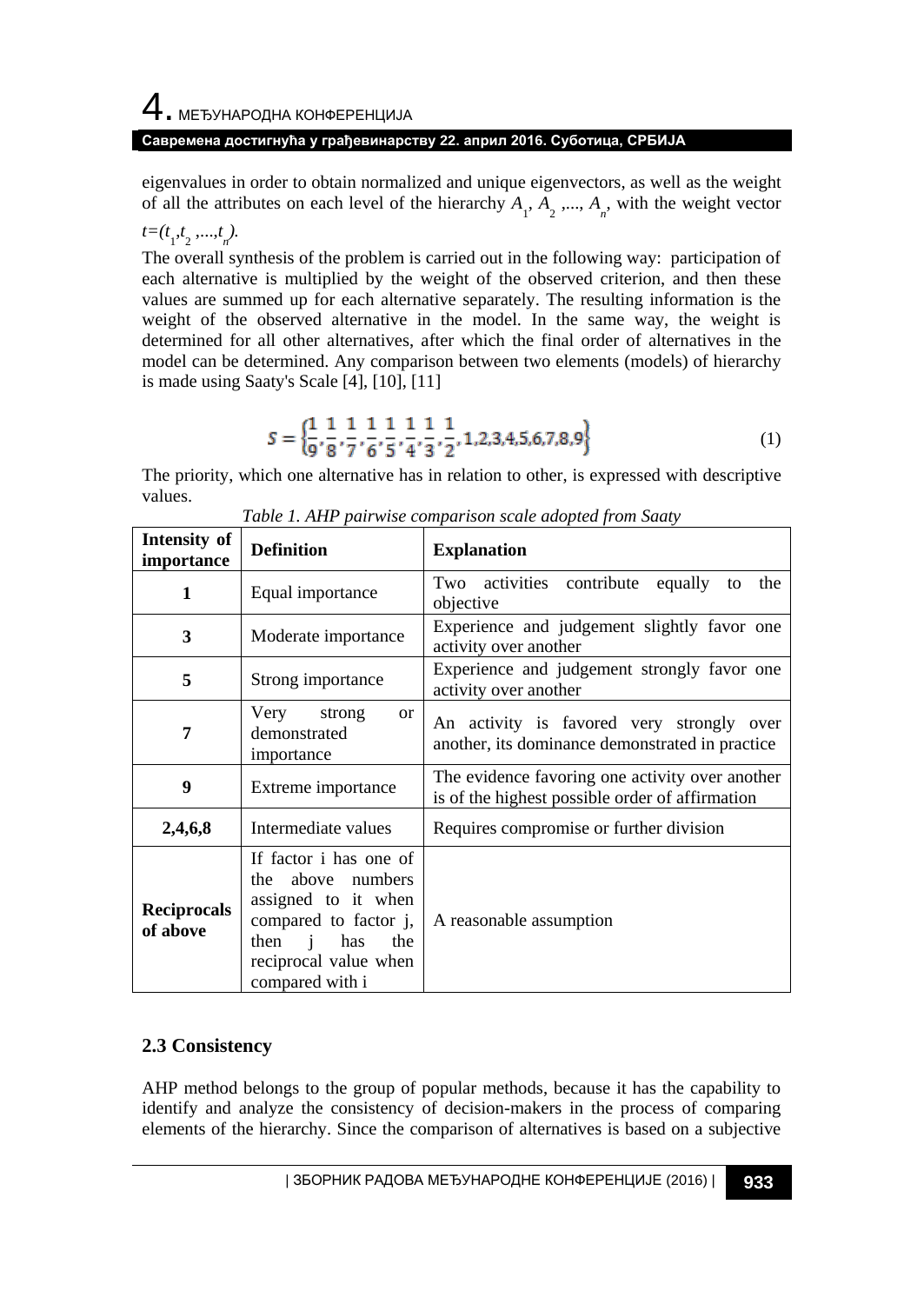#### 4 th INTERNATIONAL CONFERENCE

### **Contemporary achievements in civil engineering 22. April 2016. Subotica, SERBIA**

assessment by the decision makers, there is need for constant monitoring, in order to provide the necessary accuracy [3].

AHP method enables monitoring the consistency of assessments at any time in the process of comparing pairs of alternatives. Using index consistency:

$$
CI = \frac{\lambda_{max} - n}{n - 1} \tag{2}
$$

where  $\lambda_{\text{max}}$  is the maximum eigenvalue of the matrix comparisons, the ratio of consistency *CR = CI/RI* is calculated, where *RI* is a random index, (consistency index of the matrix dimensions *nxn*, randomly generated pair comparisons), for which we use Table 2 (with theoretical values):

| <b>Tubic 2. Kundom mack for cach man ix sige (adopted from baan 1702)</b> |  |  |  |                                                             |  |  |
|---------------------------------------------------------------------------|--|--|--|-------------------------------------------------------------|--|--|
| Matrix size (n)                                                           |  |  |  |                                                             |  |  |
| Random index<br>ſRΙ                                                       |  |  |  | 0.58   0.9   1.12   1.24   1.32   1.41   1.45   1.49   1.51 |  |  |

*Table 2. Random index for each matrix size (adopted from Saaty 1982)*

Thereby  $\lambda_{\text{max}} \geq n$ , and the difference  $\lambda_{\text{max}}$  - *n* is used in measuring the consistency of assessment. If  $\lambda_{\text{max}}$  is closer to *n* value, assessment is consistent. If for the comparison matrix applies *CR*<0.10, assessment of the relative importance of the criteria (alternative priorities) are counted as acceptable. Otherwise, the reasons for that unacceptably high inconsistency assessment need to be found.

### **3. EXAMPLE OF AHP ANALYSIS - CASE STUDY**

The aim of this paper, based on the evaluation and comparison of proposed alternatives in the construction industry, is to make the selection of projects whose implementation will have the most significant impact on the sustainable development and the reduction of energy consumption [8], [9]. Until the election, the decision maker can reach only through implementation of complex scientific and analytical procedures. For this purpose, AHP method is formed [1], [2].

By application of AHP analysis, the criteria for selection of the best construction solutions for the sustainable development were established. In this case, three project implementations A, B, C, based on the 5 criteria, are estimated. For the selection criteria, the following characteristics were taken into account:

1) Sustainable location (construction based on pollution prevention, the impact on the development of the building place, transport alternatives, management, planning and development)

2) Energy and atmosphere (commissioning, optimization of the complete building consumption, cooling system management, the use of renewable energy sources, measurement and certification)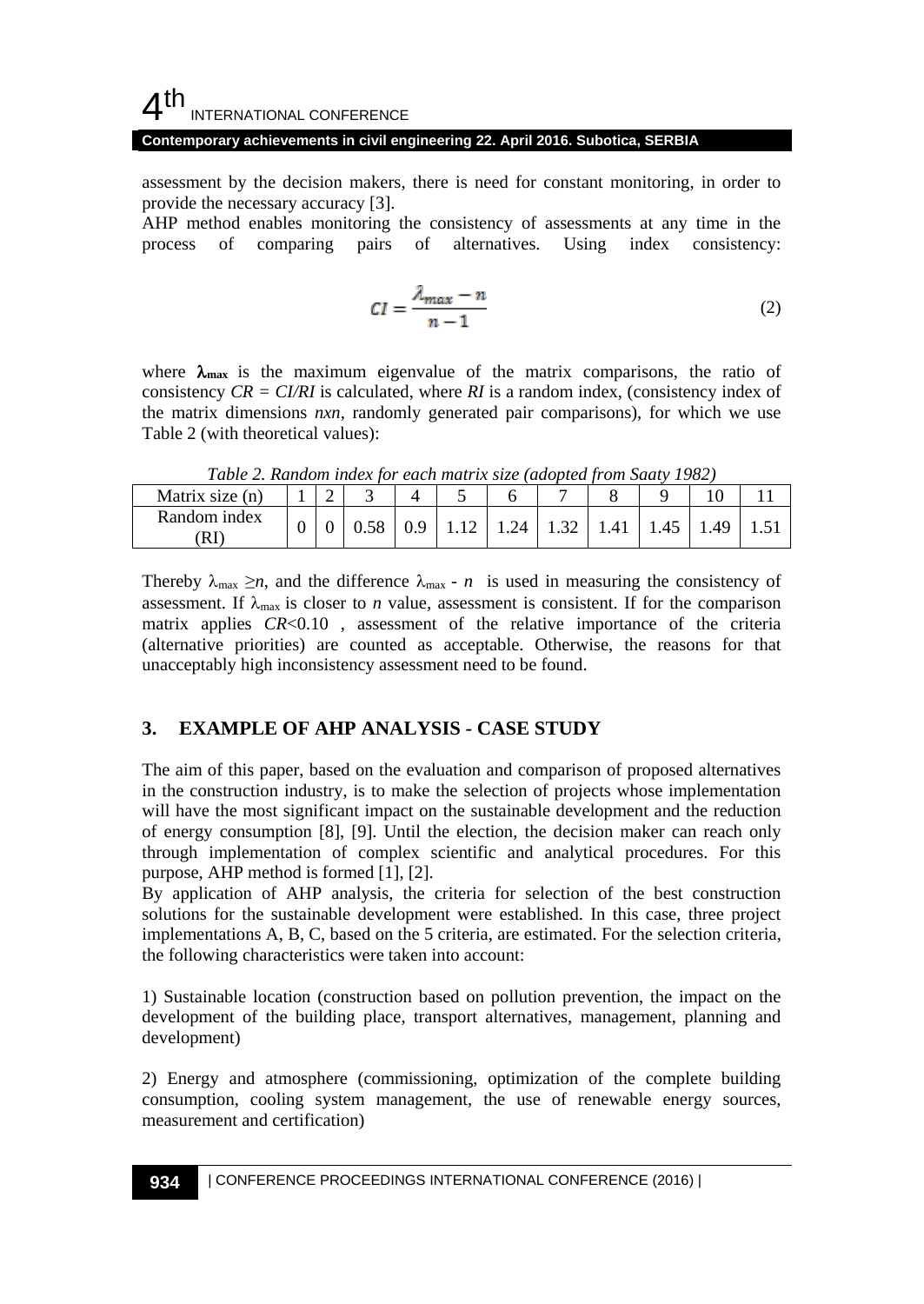3) The efficiency of water consumption (reduction of water consumption in the area, reducing water consumption in the facility and strategies related to waste water)

4) Materials and resources (recycling location, re-use of buildings, waste management, buying materials produced in the region, materials with recycled content, rapidly renewable materials, unprocessed materials and sustainable materials made of wood)

5) The quality of the interior space (cigarette smoke control, outdoor air quality, ventilation, indoor air quality, the use of materials with low emissions, the control of heating and lighting), functionality and durability.

6) Financial, social and economic aspects

- The following tags are introduced:
- E Energy and atmosphere, efficiency of water consumption
- M Materials and resources
- $K$  The quality of the interior space, functionality and durability
- $L$  The choice of location, planning and development,
- F Financial, social and economic aspects
- T Weight coefficients

Hence, we need to find the best solution after all simultaneously considered criteria, although some of them are partially or totally conflicted. For this purpose, AHP method is formed. Based on the evaluation criteria, the matrix of comparisons is formed.

|                         |       | Tuble 5. The load comparison on the first teret faceiston criterial |      |     |        |
|-------------------------|-------|---------------------------------------------------------------------|------|-----|--------|
|                         |       | М                                                                   |      |     | m      |
|                         |       |                                                                     |      |     | 0.435  |
| М                       | - ≀ ∠ |                                                                     | ∸    |     | 0.281  |
| $\overline{\mathbf{v}}$ | L/9   | 17 Z                                                                |      |     | 0.159  |
|                         | 17 J  | 1/4                                                                 |      |     | 0.086  |
|                         | 1/8   |                                                                     | 17 J | L/9 | N N 20 |

*Table 3. Attribute comparison on the first level (decision criteria)*

 $\lambda_{max} = 5.076$ ,  $CI = 0.019$ ,  $CR = 0.017 < 0.10$ (3)

*Table 4. Matrix of relevant importance of alternative in relation to the attribute E (energy and atmosphere, efficiency of water consumption)*

| $\cdots$   |  |               |
|------------|--|---------------|
|            |  | m             |
|            |  | 0.769         |
| 17 U       |  | 4.47<br>0.14, |
| <b>TID</b> |  | 0.084         |

$$
\lambda_{max} = 3.018, \qquad CI = 0.009, \qquad CR = 0.015 < 0.10
$$

(4)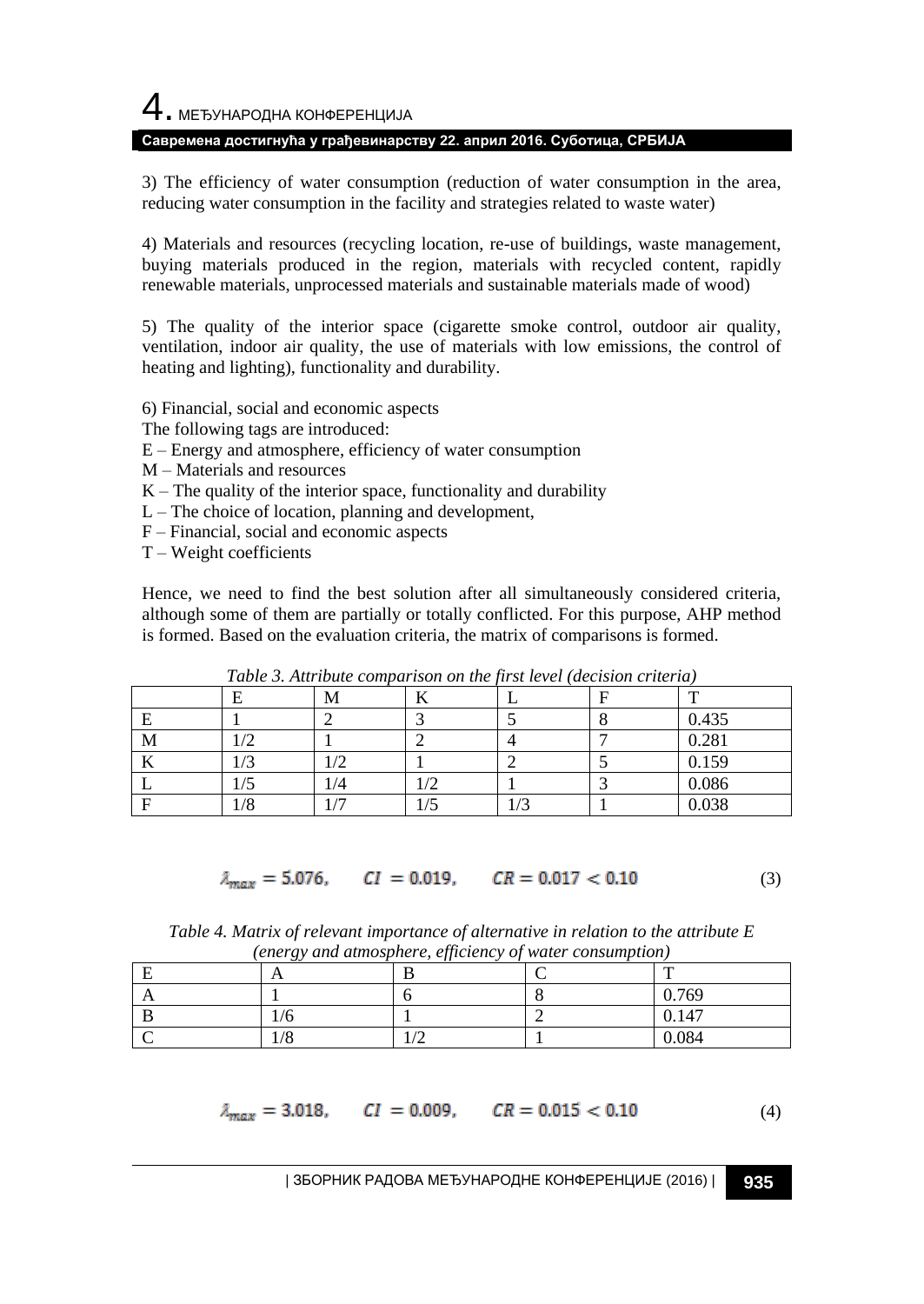

### **Contemporary achievements in civil engineering 22. April 2016. Subotica, SERBIA**

| M |                                                              |     | œ     |  |
|---|--------------------------------------------------------------|-----|-------|--|
| A |                                                              | 1/4 | 0.243 |  |
|   |                                                              |     | 0.701 |  |
|   | 1/6                                                          | 1/9 | 0.056 |  |
|   | $\lambda_{max} = 3.108$ , $CI = 0.054$ , $CR = 0.093 < 0.10$ |     |       |  |

*Table 5. Matrix of relevant importance of alternative in relation to the attribute M (materials and springs)*

| Table 6. Matrix of relevant importance of alternative in relation to the attribute $K$ (the |
|---------------------------------------------------------------------------------------------|
| quality of the interior space, functionality and durability)                                |

|  |     |                                                              | ᠇᠇    |
|--|-----|--------------------------------------------------------------|-------|
|  | 1/8 | 1/4                                                          | 0.070 |
|  |     |                                                              | 0.707 |
|  | 1/4 |                                                              | 0.223 |
|  |     | $\lambda_{max} = 3.054$ , $CI = 0.027$ , $CR = 0.047 < 0.10$ | O     |

*Table 7. Matrix of relevant importance of alternative in relation to the attribute L (selection of location, planning and development)*

|  |     | $\mathbf{r}$ |
|--|-----|--------------|
|  | 1/0 | 0.147        |
|  | 1/8 | 0.084        |
|  |     | 0.769<br>v.  |

$$
\lambda_{max} = 3.018, \qquad CI = 0.009, \qquad CR = 0.015 < 0.10 \tag{7}
$$

 $(8)$ 

*Table 8. Matrix of relevant importance of alternative in relation to the attribute F (Financial, social and economic aspects)*

|  |                   | m                            |
|--|-------------------|------------------------------|
|  | $\sqrt{O}$<br>1/0 | 0.070<br>$v \cdot v \cdot v$ |
|  | 1/4               | 0.222<br>0.44J               |
|  |                   | $\sqrt{20}$                  |

*Table 9. Synthesized table for selection of the optimal alternative*<br> $I = 3.054$   $CI = 0.027$   $CR = 0.046 < 0.10$ 

|                 | $A_{max} = 3.034$ , | $CI = 0.027$ . |       | $c_R = 0.040 \leq 0.10$ |              | (8)          |
|-----------------|---------------------|----------------|-------|-------------------------|--------------|--------------|
| Weight criteria | A                   | criteria x A   | B     | criteria x B            | $\mathsf{C}$ | criteria x C |
| 0.435           | 0.769               | 0.335          | 0.147 | 0.064                   | 0.084        | 0.037        |
| 0.281           | 0.243               | 0.068          | 0.701 | 0.197                   | 0.056        | 0.016        |
| 0.159           | 0.070               | 0.011          | 0.707 | 0.112                   | 0.223        | 0.035        |
| 0.086           | 0.147               | 0.013          | 0.084 | 0.007                   | 0.769        | 0.067        |
| 0.038           | 0.070               | 0.003          | 0.223 | 0.008                   | 0.707        | 0.027        |
|                 |                     | 0.430          |       | 0.388                   |              | 0.182        |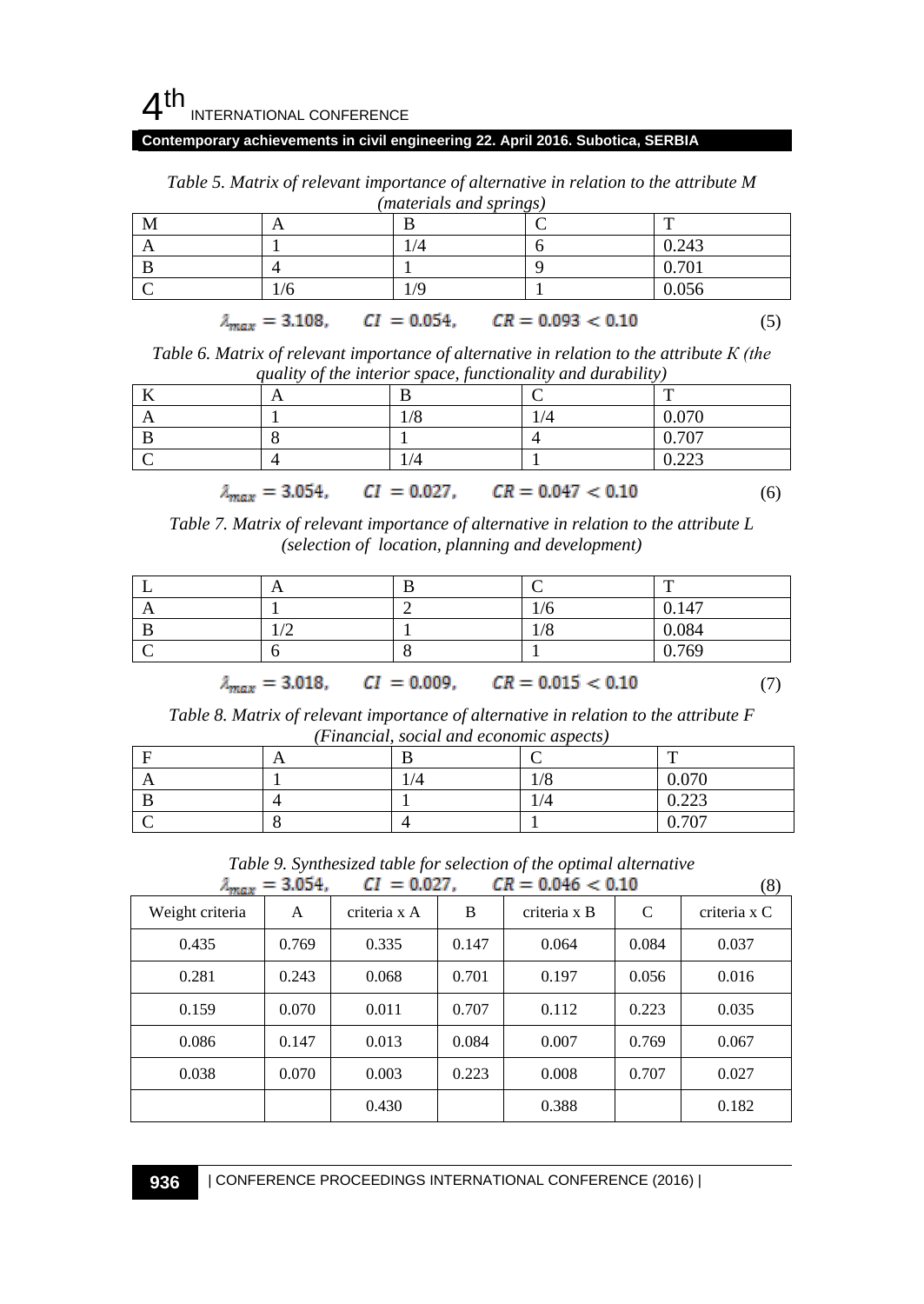### **4. CONCLUSION**

The maximal eigenvalues  $\lambda_{\text{max}}$  and weights are obtained in software packet Mathematica. By using the AHP analysis the best alternative (optimal solution) is selected. With precise implementation procedure in applying AHP method is obtained that the first alternative A has the highest total value 0.430, which is the best alternative in the selection of construction project from the perspective of the sustainable development. Proposed AHP method can be successfully applied in decision-making in different segments of civil engineering. The mathematical and in that way the objective methods that support the decision making process in construction, undoubtedly help in daily construction work. Method AHP provides the optimal solution between the defined alternative.

### **REFERENCES**

- [1] Anagnostopoulos, K. P.; Vavatsikos, A. P. 2006. An AHP model for construction contractor prequalification, Operational Research. An International Journal 6(3): 333–346
- [2] AndrásFarkasThe Use of the AHP in Civil Engineering Projects MEB 2010 8th International Conference on Management, Enterprise and BenchmarkingJune 4–5, 2010, Budapest, Hungary
- [3] Gass, S.I. and Rapcsák, T., "Singular value decomposition in the AHP", European Journal of Operational Research, 154, (2004), pp.573-584
- [4] Harker, P. T., Vargas, L. G.: The theory of ratio scale estimation: Saaty's analytic hierarchy process, Management Science, 1987.; 33(1):1383-403.
- [5] K. M. Fowler and E. M. Rauch, "Sustainable Building Rating Systems Summary", Pacific Northwest National Laboratory, operated for the U.S. Department of Energy2006.
- [6] M. Šijanec Zavrl, R. Žarnić, and J. Šelih, "Multicriterial sustainability assessment of residential buildings", Technological and economic development of economy, Baltic Journal of Sustainability, vol. 15, pp. 612-630, 2009.
- [7] Mahdi, Ibrahim M., Alreshaid, Khaled (2005) Decision support system for selectingthe project delivery method using analytical hierarchy process (AHP), *InternationalJournal of Project Management*
- [8] Мariola Książek,Paweł Nowak, Jerzy Rosłon-Decision making with use of ahp method in construction, Technical transactions Сivil engineering, 2-B/2014,31-39
- [9] N. W. Alnaser, R. Flanagan, and W. E. Alnaser, "Model for calcualting the sustainable building index (SBI) in the kingdom od Bahrain", Energy and Buildings,vol. 40, pp. 2037-2043, 2008.
- [10]Saaty, T. L., Kearns, P., K.: Analytical Planning, The Organization of Systems, The Analytic Hierarchy Process Series, Vol. IV, RWS Publications, 1991
- [11]Saaty, T.L: Decision making with the analytic hierarchy process, *Int. J. Services Sciences, Vol. 1, No. 1, 2008*
- [12]Saaty, T.L., (1980): *Analytic hierarchy process*, McGraw-Hill, New York